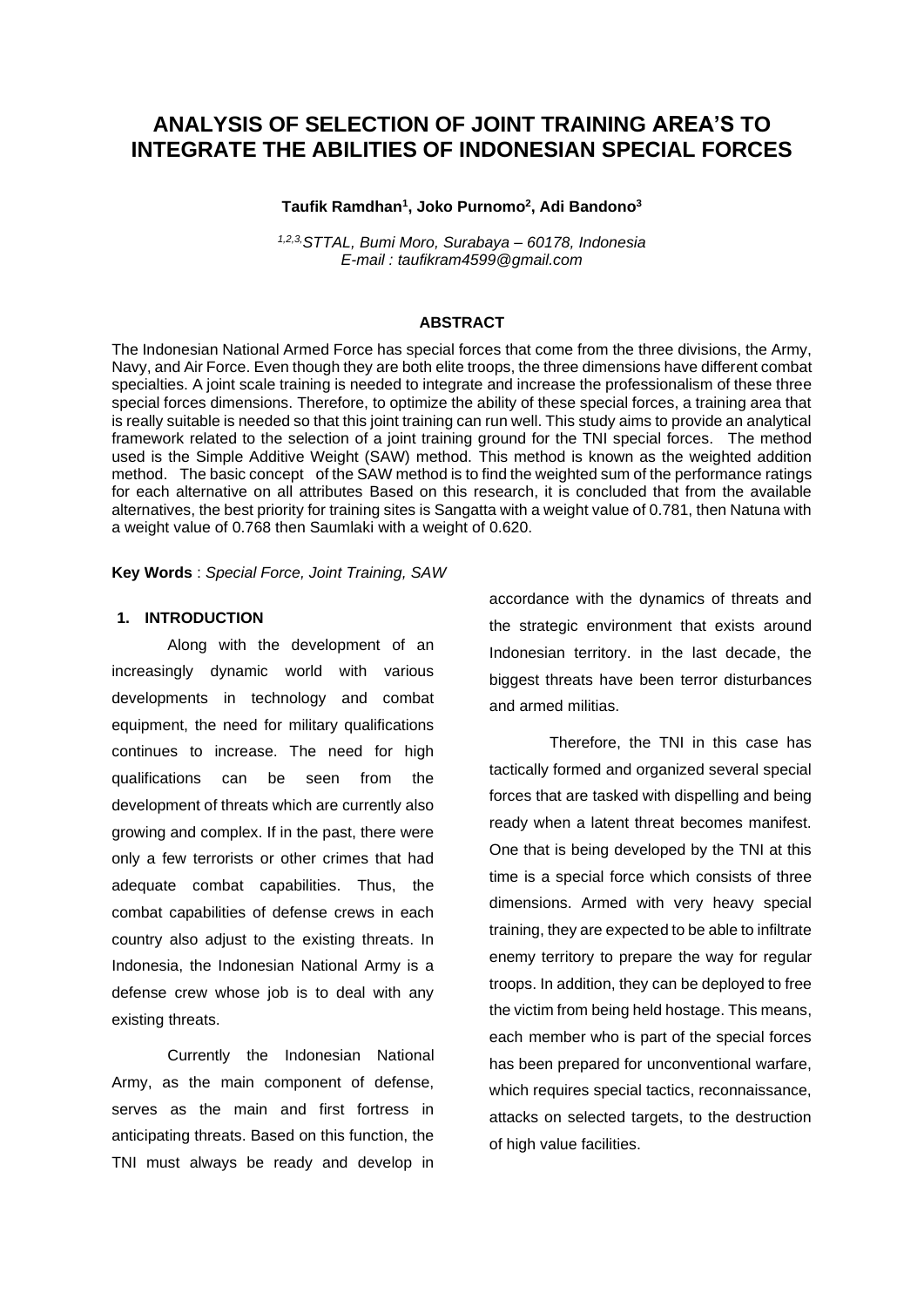The three-dimensional special forces owned by the TNI are special forces that are formed and prepared separately according to the peculiarities of each dimension. In the Indonesian Army, we know RPKAD (Army Commando Regiment) which later changed its name to Kopassandha and finally Kopassus. Then, there was Kopasgat within the Indonesian Air Force which later changed its name to Korpaskhas. In addition, in the Indonesian Navy there is also Kopaska and Denjaka.

The existence of TNI's special forces which is currently growing, demands a collaboration and cooperation between the three dimensions. This form of collaboration was then developed in the Indonesian National Armed Forces Special Operations Command (Koopssus TNI), which is one of the elite TNI command units which is part of the Central Implementing Agency (Balakpus) which is structurally a direct command under the TNI Commander, so that the special forces of the three dimensions, namely the land dimension, the marine dimension, and the stand-by air dimension at the TNI Headquarters and at any time can be used by the TNI Commander on the orders of the President of the Republic of Indonesia. Meanwhile, the task of the Indonesian Armed Forces Coordinator is to overcome acts of terrorism, both domestic and foreign, that threaten the ideology of sovereignty, the integrity and safety of the entire Indonesian nation.

This paper aims to examine the appropriate place for joint and integrated training by special forces from the three dimensions. The need for an adequate training ground is an absolute must, because these three special combat forces are required to be able to work together and collaborate in each assigned operation. Therefore, with the specifics of each and the various combat abilities, it is necessary to further study the training ground that will be proposed.

The criteria for a special forces training ground should not be chosen randomly without calculation. Many factors must be considered, such as confidentiality, geographical conditions, and whether the place chosen will later be able to support the needs of the three special forces. Currently, there are many training places owned by the TNI, both those that are set as in nature, and in urban settings (Kurniadi, 2014). Therefore a special method is needed, so that the selection of this practice site does not result in an unsuitable choice. There are several ways that can be done, in this case the author will try to use one method, namely Simple Additive Weighting or better known as SAW.

The SAW method in determining decisions has been widely used, and has even become one of the main methods. According to Kaliszewski and Podkopaev (2016) the SAW method is a method of finding a decision on certain criteria. There have been several studies in various fields that have used this method. some of them are Chou, et al (2008) who try to find the location of certain facilities with SAW objective attributes. Likewise Anggraini and Sihotang (2019) who try to find the most appropriate guarding in certain classes. There are many more examples of the use of SAW in implementation which are also very diverse. So it can be stated that SAW is one of the best methods of determining decisions, one of which is in an effort to find the location of the training ground for TNI special forces.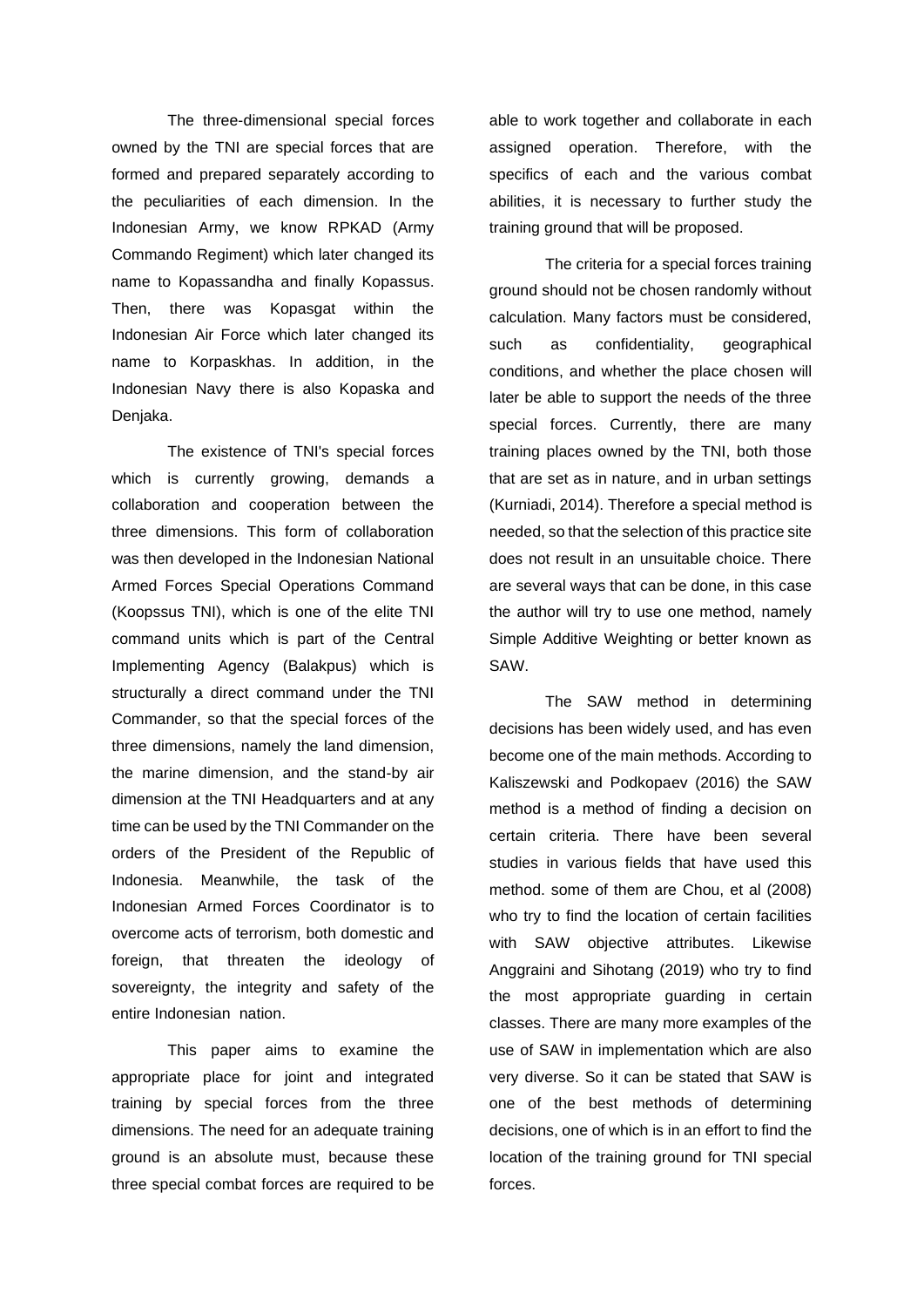# **2. SIMPLE ADDITIVE WEIGHTING (SAW) METHOD**

The SAW method is often also known as the weighted addition method. The basic concept of the SAW method is to find the weighted sum of the performance ratings for each alternative on all attributes. The SAW method requires a decision matrix normalization process  $(x)$  to a scale that can be compared with all available alternative ratings. The final steps in using it are:

a. Determine the alternative, namely Ai.

b. Determine the criteria that will be used as a reference in making decisions, namely Cj.

c. Provide a rating of the suitability of each alternative on each criterion.

d. Determine the weight of preference or level of importance  $(W)$  of each criterion.  $W =$ [W1, W2, W3,…, WJ]

e. Creating a rating table of the suitability of each alternative on each criterion.

f. Creating a decision matrix (X) which is formed from the suitability rating table of each alternative on each criterion. The X value of each alternative (Ai) on each criterion (Cj) that has been determined, where,  $i = 1, 2, \ldots$  m and j  $= 1, 2, \ldots$  n.

$$
X = \begin{bmatrix} x_{11} & x_{12} & \cdots & x_{1j} \\ \vdots & \cdots & \cdots & \vdots \\ x_{i1} & x_{i2} & \cdots & x_{ij} \end{bmatrix}
$$

g. Normalizing the decision matrix by calculating the normalized performance rating (rij) value of the alternative Ai on the Cj criterion.

$$
rij = \begin{cases} \frac{X_{ij}}{Max_i - X_{ij}} \\ \frac{Min_i - X_{ij}}{X_{ij}} \end{cases}
$$
 (1)

- If j is the profit attribute (Benefit)
- If j is the cost attribute (Cost)

Atribute :

Rij = normalized 1performance rating value  $Xi =$  attribute value that is owned by each criterion

Max  $xi =$  the greatest value of each criterion  $i$ Min  $xij =$  the smallest value of each criterion i Benefit  $=$  if the greatest value is best  $Cost = if the smallest value is best$ Where rij is the normalized performance rating of the alternative Ai on attribute Cj;  $i =$ 1,2, ..., m and  $j = 1, 2, ..., n$ .

h. The results of the normalized performance rating (rij) form a normalized matrix (R)

$$
R = \begin{bmatrix} R_{11} & R_{12} & \cdots & R_{1j} \\ \vdots & \cdots & \cdots & \vdots \\ R_{i1} & R_{i2} & \cdots & R_{ij} \end{bmatrix}
$$

i. The final result of the preference value (Vi) is obtained from the sum of the normalized matrix row elements (R) with the preference weight (W) corresponding to the matrix column element (W).

$$
V_i = \sum_{j=0}^{n} W_j R_{ij}
$$
 (2)

Attributes :

 $Vi =$  ranking for each alternative Wj = weight value of each criterion Rij = normalized performance rating value A larger Vi value indicates that the alternative Ai is preferred

#### **3. DATA PROCESSING**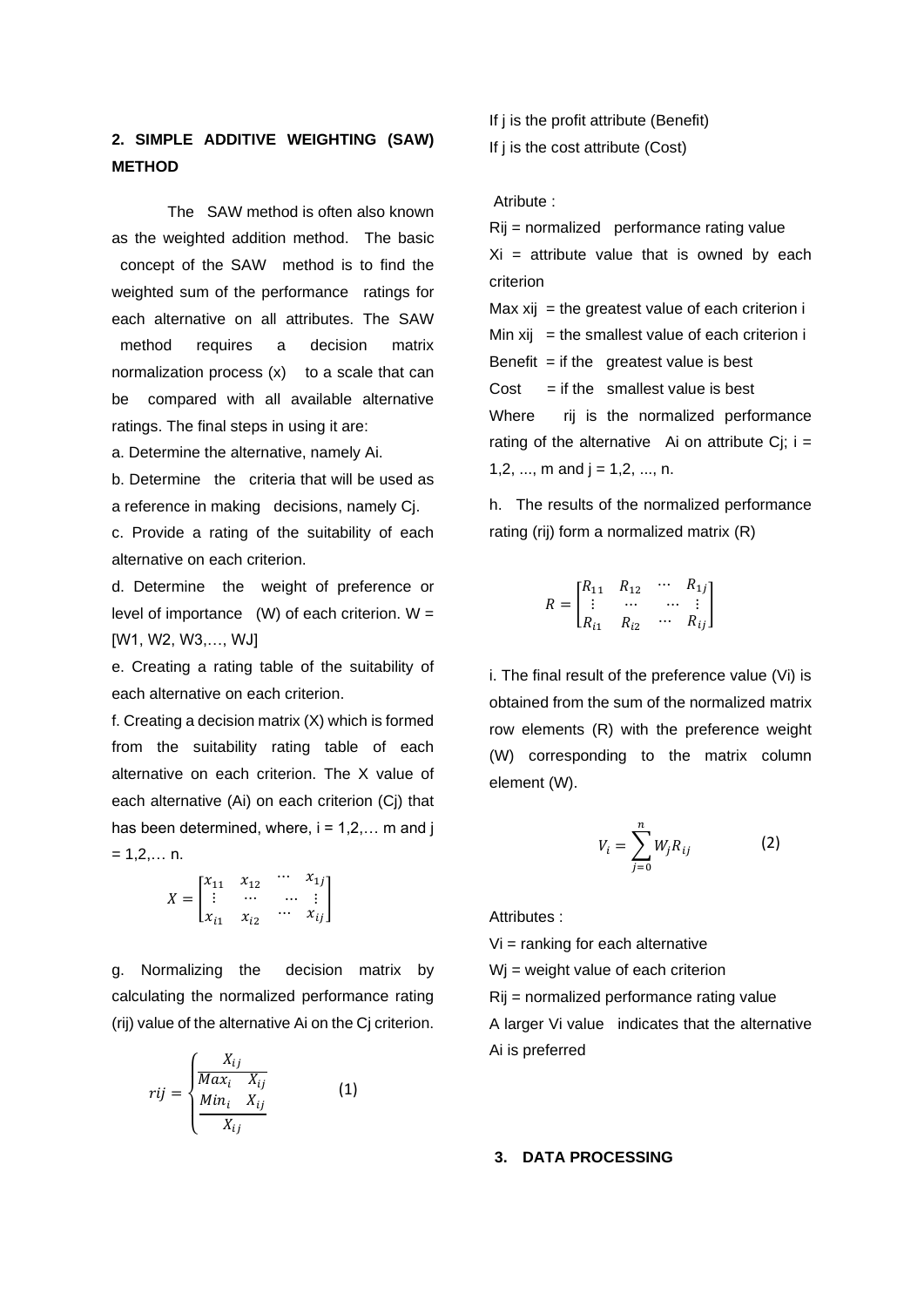# *3.1 Determining Alternatives*

The alternative choices have been determined by the decision makers according to the table below:

# **Table 1.** Alternative locations

| Code | <b>Place</b> | <b>Province</b> |
|------|--------------|-----------------|
| A1   | Natuna       | Riau Islands    |
| A2   | Sangatta     | East Kalimantan |
| A3   | Saumlaki     | Maluku          |

## *3.2 Determining Criteria*

The criteria or factors that are taken into consideration are in the table below:

| Criteria                | B/C            | <b>Atribute</b>                                                            |
|-------------------------|----------------|----------------------------------------------------------------------------|
| Cost (C1)               | Cost           | How much it costs.                                                         |
| <b>Distance</b><br>(C2) | Cost           | How far is the distance<br>from the base on Java<br>Island.                |
| Facility<br>(C3)        | <b>Benefit</b> | How complete are the<br>supporting facilities at<br>the training location. |
| Geografic               | <b>Benefit</b> | How high is the difficulty<br>level of the training field.                 |

# *3.3 Provide Rating*

Provide a rating value of the suitability of each alternative on each criterion. At this weighting the experts take a range 1-5.

Alternative Rating to the value of the Cost criteria (C1) for the type of Cost criteria.

| Table 3. Cost criteria value scale (C1). |             |              |  |  |
|------------------------------------------|-------------|--------------|--|--|
| <b>No</b>                                | Cost        | <b>Score</b> |  |  |
|                                          | $= 0.5 M$   |              |  |  |
| 2                                        | $0,5M - 1M$ | 2            |  |  |
| 3                                        | $1M - 1,5M$ | 3            |  |  |
|                                          | $1,5M - 2M$ |              |  |  |
| 5                                        | >= 2M       | 5            |  |  |

After collecting alternative rating data on costs, the following results are obtained:

**Table 4.** Alternative C1 Value

| <b>No</b> | <b>Alternative</b> | Cost          | <b>Score</b>   |
|-----------|--------------------|---------------|----------------|
|           |                    |               | C <sub>1</sub> |
|           | A1                 | 1 M-1,5 M     | 3              |
| 2         | A2                 | $0,5 M - 1 M$ | 2              |
| 3         | A3                 | $1,5 M - 2 M$ |                |

b. Rating Alternative to the value criterion Distance (C2) type of Cost criteria

**Table 5.** Distance Criteria Value C1

| <b>No</b> | <b>Distance</b>     | <b>Score</b> |
|-----------|---------------------|--------------|
|           | $= 100$ NM          |              |
| 2         | 100 NM - 200 NM     | 2            |
| 3         | 200 NM - 300 NM     | 3            |
| 4         | $300$ NM $-$ 400 NM |              |
| 5         | $>= 400$ NM         | 5            |

After collecting alternative rating data on distance, the following results are obtained:

**Table 6**. Value of Alternative C2

| <b>No</b>     | <b>Alternative</b> | <b>Distance</b> | <b>Score</b><br>C <sub>2</sub> |
|---------------|--------------------|-----------------|--------------------------------|
|               | A1                 | 100 NM-         |                                |
|               |                    | 200 NM          |                                |
| $\mathcal{P}$ | A2                 | 200 NM -        | 3                              |
|               |                    | 300 NM          |                                |
| 3             | AЗ                 | $>= 400$ NM     |                                |

a. Alternative Rating on the value of the Facility criteria (C3) for the type of Benefit criteria

| ۰.<br>۰. |  |
|----------|--|
|          |  |
|          |  |

| Table 7. Facility criteria value scale (C3). |
|----------------------------------------------|
|----------------------------------------------|

| <b>No</b> | <b>Fasility</b> | <b>Score</b> |
|-----------|-----------------|--------------|
|           | Incomplete      |              |
| 2         | Less Complete   | 2            |
| 3         | Complete        | 3            |
| 4         | Quite Complete  |              |
| 5         | Very Complete   |              |

After collecting alternative rating data for the facility, the following results are obtained:

**Table 8**. Alternative C3 Score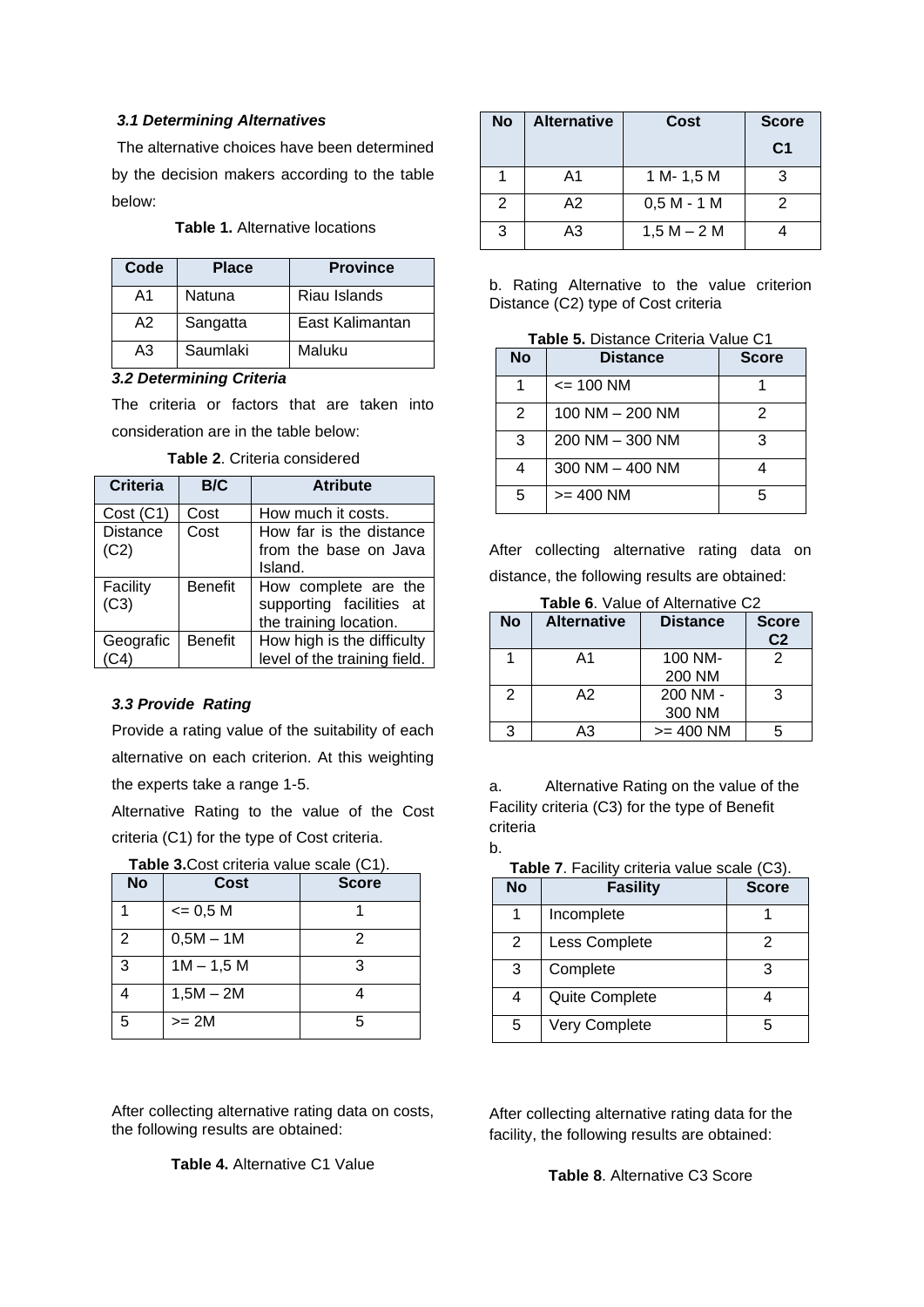| <b>No</b> | <b>Alternative</b> | <b>Facility</b> | <b>Score</b><br>C3 |
|-----------|--------------------|-----------------|--------------------|
|           | A1                 | Complete        |                    |
|           | A2                 | Complete        |                    |
| 3         | A <sub>3</sub>     | Very            |                    |
|           |                    | Complete        |                    |

c. Alternative Rating against the Geographical criteria value (C4) for the type of Benefit criteria

| Table 9. Geographical criteria value scale(C4). |  |  |  |  |  |  |  |
|-------------------------------------------------|--|--|--|--|--|--|--|
|-------------------------------------------------|--|--|--|--|--|--|--|

| <b>No</b> | <b>Geografis</b>      | <b>Score</b> |
|-----------|-----------------------|--------------|
|           | <b>Not Dificult</b>   |              |
| 2         | <b>Less Dificult</b>  | 2            |
| 3         | <b>Dificult</b>       | 3            |
| 4         | <b>Quite Dificult</b> |              |
| 5         | <b>Very Dificult</b>  | г,           |

After collecting alternative rating data to Geographical, the following results are obtained:

**Table 10**. Value of Alternative C4

| <b>No</b> | <b>Alternative</b> | Geographical<br><b>Score</b> |                |
|-----------|--------------------|------------------------------|----------------|
|           |                    |                              | C <sub>4</sub> |
|           | A1                 | <b>Quite Dificult</b>        |                |
| 2         | А2                 | <b>Dificult</b>              | 3              |
| 3         | A3                 | <b>Very Dificult</b>         | 5              |

### 3.4 Determine the weight of preference

Determine the weight of preference or level of importance (W) of each criterion.  $W = [W1, W2,$ W3,…, WJ]. The weight of the criteria is determined by the decision maker or determined by himself. In this case study, it is Assumed that the weight value has been obtained from the paiwase comparation process. That is:

For columns 1 and 2 in the X matrix, because they are cost, they use the formula:

$$
rij = \frac{Min_i \quad X_{ij}}{X_{ij}}
$$

| Table 11. Weights of each criterion. |                |               |     |  |
|--------------------------------------|----------------|---------------|-----|--|
| <b>No</b>                            | Code           | <b>Weight</b> |     |  |
|                                      | C <sub>1</sub> | 30            | 0,3 |  |
| 2                                    | C <sub>2</sub> | 30            | 0,3 |  |
| 3                                    | C <sub>3</sub> | 20            | 0,2 |  |
|                                      | C4             | 20            | 0,2 |  |
|                                      | <b>Total</b>   | 100           |     |  |

a. Create a rating table of the suitability of each alternative on each criterion.

|  |  | Table 12. Ratings of alternatives on criteria |  |  |
|--|--|-----------------------------------------------|--|--|
|--|--|-----------------------------------------------|--|--|

|           |                    | <b>Criteria</b> |                |                |                |
|-----------|--------------------|-----------------|----------------|----------------|----------------|
| <b>No</b> | <b>Alternative</b> | C <sub>1</sub>  | C <sub>2</sub> | C <sub>3</sub> | C <sub>4</sub> |
|           | A1                 | 3               | 2              | З              |                |
| 2         | A2                 | 2               | 3              | 3              | 3              |
| 3         | A3                 |                 | 5              | 5              | 5              |

b. Make a decision matrix (X) which is formed from the suitability rating table of each alternative on each criterion.

$$
X = \begin{bmatrix} 3 & 2 & 3 & 4 \\ 2 & 3 & 3 & 3 \\ 4 & 5 & 5 & 5 \end{bmatrix}
$$

c. Normalizing the decision matrix by calculating the normalized performance rating (rij) value of the alternative Ai on the Ci criterion.

$$
rij = \begin{cases} \frac{X_{ij}}{Max_i} & X_{ij} \\ \frac{Min_i}{X_{ij}} & X_{ij} \end{cases}
$$

The solution is: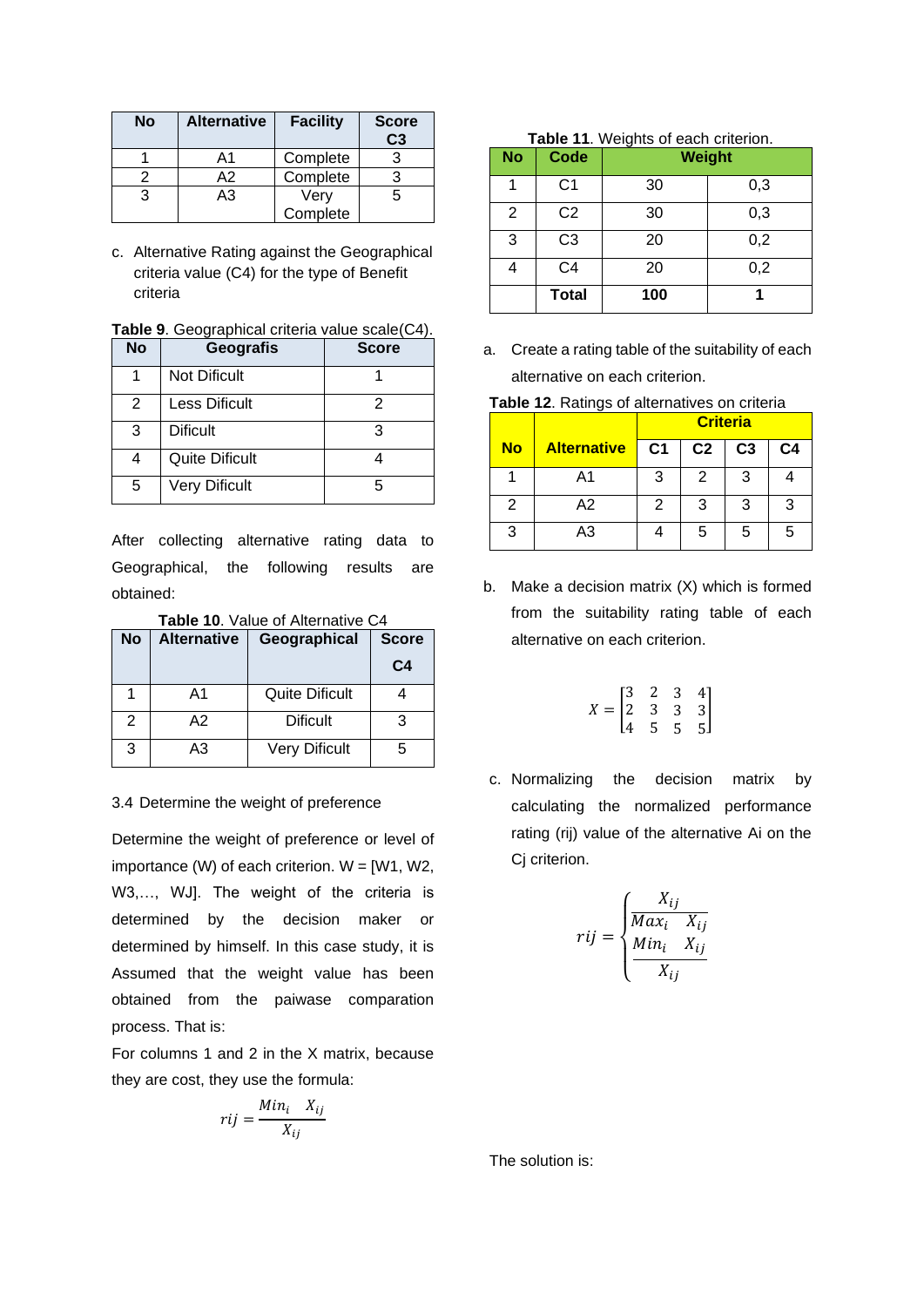$$
r_{11} = \frac{\min\{3,2,4\}}{3} = \frac{2}{3} = 0.67
$$
  

$$
r_{21} = \frac{\min\{3,2,4\}}{2} = \frac{2}{2} = 1
$$
  

$$
r_{31} = \frac{\min\{3,2,4\}}{4} = \frac{2}{4} = 0.5
$$
  

$$
r_{12} = \frac{\min\{2,4,5\}}{2} = \frac{2}{2} = 1
$$
  

$$
r_{22} = \frac{\min\{2,4,5\}}{3} = \frac{2}{3} = 0.67
$$
  

$$
r_{32} = \frac{\min\{2,4,5\}}{5} = \frac{2}{5} = 0.4
$$

Furthermore, columns 3 and 4 which have Benefit properties, then use the formula:

$$
rij = \frac{X_{ij}}{Max_i \quad X_{ij}}
$$

The solution is :

$$
r_{13} = \frac{3}{\max\{3,3,5\}} = \frac{3}{5} = 0,6
$$
  

$$
r_{23} = \frac{3}{\max\{3,3,5\}} = \frac{3}{5} = 0,6
$$
  

$$
r_{33} = \frac{5}{\max\{3,3,5\}} = \frac{5}{5} = 1
$$

$$
r_{14} = \frac{4}{\max\{4,3,5\}} = \frac{4}{5} = 0.8
$$

$$
r_{24} = \frac{3}{\max\{4, 3, 5\}} = \frac{3}{5} = 0.6
$$

$$
r_{34} = \frac{3}{\max\{4, 3, 5\}} = \frac{5}{5} = 1
$$

d. The results of the normalized performance rating value (rij) form a normalized matrix (R).

- $R = |$ 0,67 1 0,6 0,8 1 0,67 0,6 0,6 0,5 0,4 1 1 ]
- e. Calculating the value of preference (Vi)

$$
V_i = \sum_{j=0}^{n} W_j R_{ij}
$$
  
W = (0,4|0,3|0,2|0,1|) R  
= 
$$
\begin{bmatrix} 0.67 & 1 & 0.6 & 0.8 \\ 1 & 0.67 & 0.6 & 0.6 \\ 0.5 & 0.4 & 1 & 1 \end{bmatrix}
$$

$$
A1 = (0,4 \cdot 0,67) + (0,3 \cdot 1) + (0,2 \cdot 0,6)
$$
  
+ (0,1 \cdot 0,8) = 0,768  

$$
A2 = (0,4 \cdot 1) + (0,3 \cdot 0,67) + (0,2 \cdot 0,6)
$$
  
+ (0,1 \cdot 0,6) = 0,781  

$$
A3 = (0,4 \cdot 0,5) + (0,3 \cdot 0,4) + (0,2 \cdot 1)
$$
  
+ (0,1 \cdot 1) = 0,62

# **4 CONCLUSION**

The Special forces desperately need a place to carry out joint exercises. Determination of the alternative joint training area's is determined by criterias and methods. From data processing using the Simple Additive Weighting (SAW) method the results were: A1  $= 0.768$ , A2  $= 0.781$  A3  $= 0.620$ . Thus the selected location for the joint training of the TNI special forces was A2, namely Sangatta in East Kalimantan.

#### **REFERENCES**

Anggraini, D., & Sihotang, H. T. (2019). Decision Support System For Choosing The Best Class Guardian With Simple Additive Weighting Method: Decision Support System For Choosing The Best